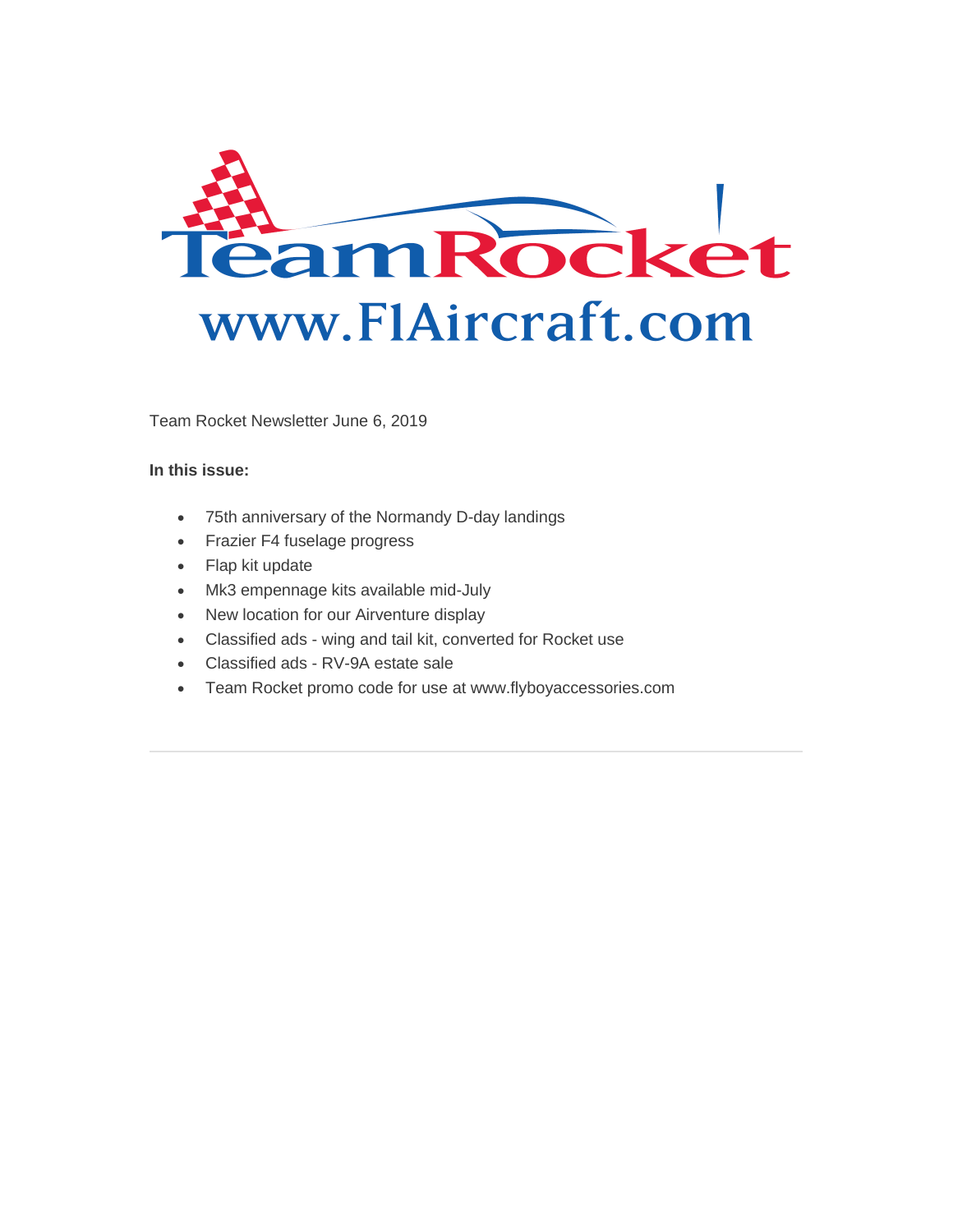

Today is the 75th anniversary of the D-day landings that took the fight directly to the Nazis. What those brave men did for western civilization and freedom must never be forgotten.

God bless them all.

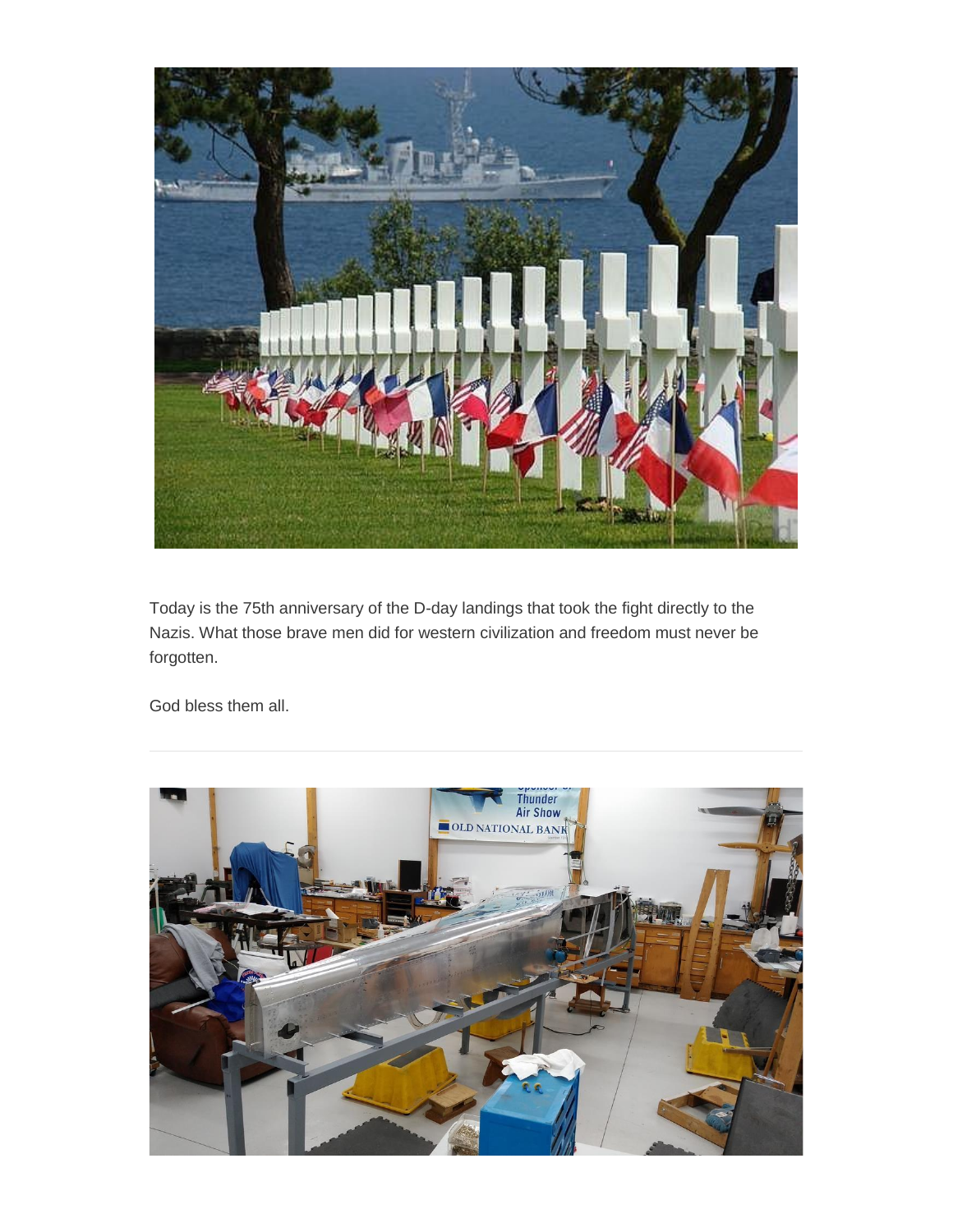## **Frazier F4 Raider fuselage:**

My fuselage is ready to come out of the jig.

The forward sides have been drilled and are ready to rivet later. It is much easier to paint the inside of the cockpit if they aren't installed yet. Sure, I'll have unpainted rivet heads when I'm done, but that is irrelevant to me.

The fuselage will twist easily in this condition, so it is necessary to carefully level the longerons and install the aft deck skin, i.e. the one that goes beneath the HS. Anyway, you need to be mindful of the possibility of twisting the fuselage until ALL of the skins are fully riveted.

In the meantime, systems, floorboards, wires, cables, etc., are all much easier to install now.

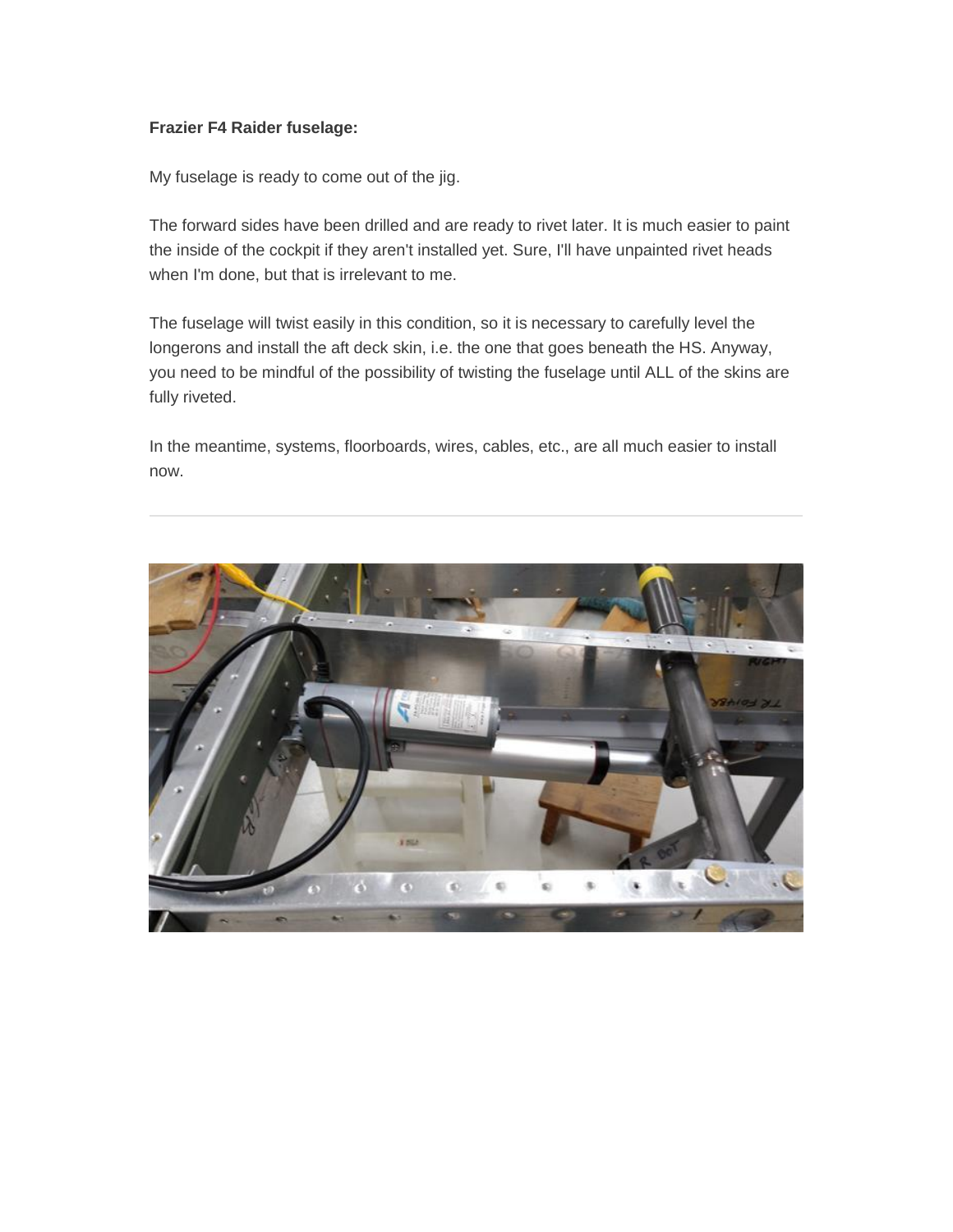



**Flap Progress Update:**

I added a few new photos of the mechanism.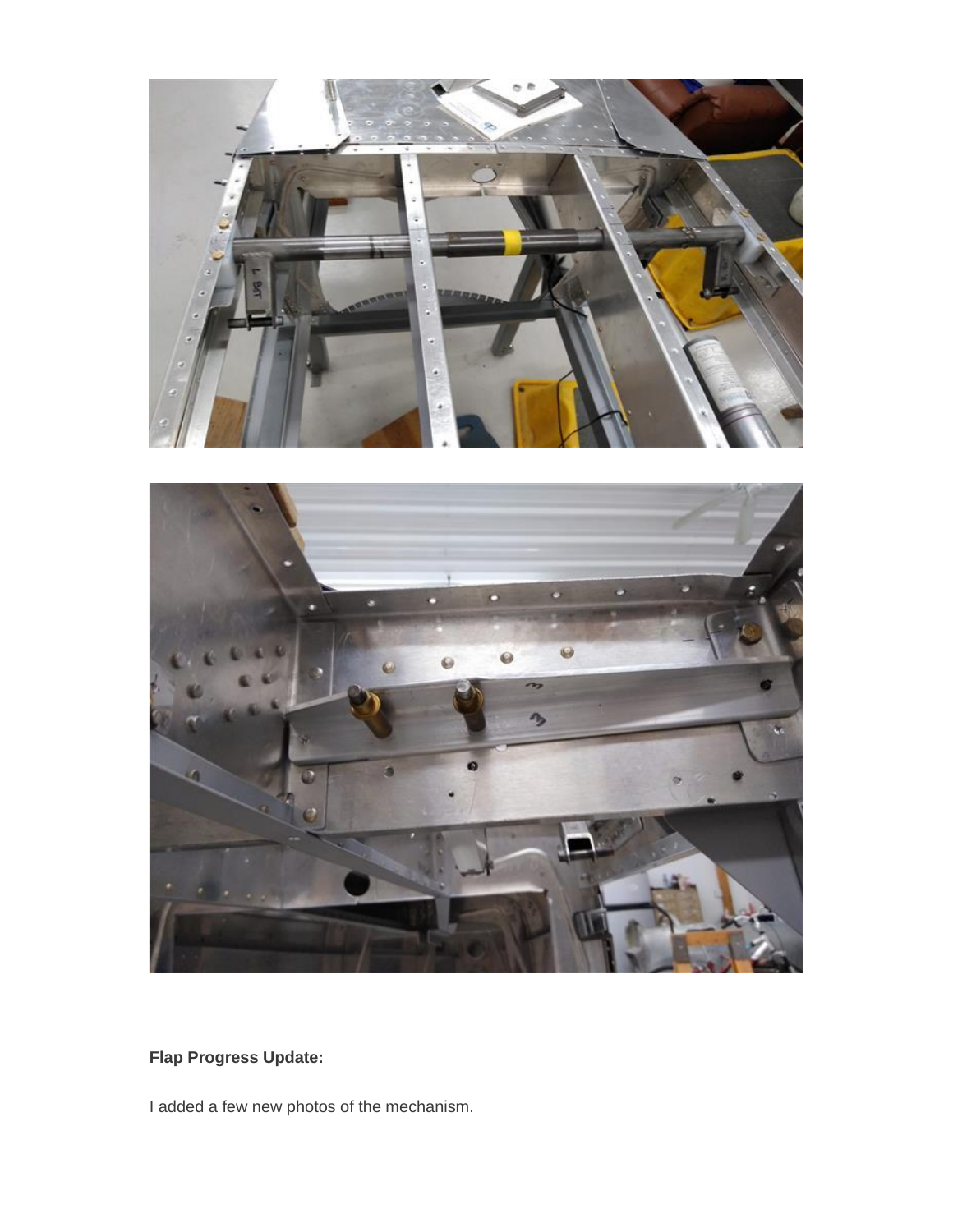The two separate torque tubes are joined in the middle of the fuselage with a splice tube (yellow stripe on tube). This allows the system to be installed without the need to make a big hole in the side of the fuselage to install a single piece torque tube as shown last month. The big advantage is that we can now weld all of the parts to the two torque tube halves, eliminating the alignment issues we had last month. It will also allow removal, if necessary, without any cutting or other destructive disassembly.

We completely reworked the linear actuator mounting also. It will use an aluminum angle, as shown, on the forward face of the rear spar web. The nose of the actuator will mount to a machined bracket, not shown.

We will be able to provide a drilling template for the rear spar holes that should make installation relatively simple. The installer will then set the torque tube in place based on the instructions and dimensions that we'll provide.

The beauty of this system is that it doesn't interfere with anything in the cockpit. No linkages are protruding above the floor to pinch headset cords, and there are no holes in the floor to leak air! SWEET!

It is also possible to interface the linear actuator with various Garmin, and probably other EFIS systems. If you aren't using a Garmin, then the usual micro-switches are needed to prevent the actuator from over extending. Actually, a good installation will include a failsafe microswitch, or other breaker tripping device to positively prevent over-extension.

We expect to be able to offer these to both new builders and as retrofit kits. We don't have a final price, but it likely will be in the \$850 range. More later....

Vince

# **Mk 3 empennage kits coming soon:**

We've been out of stock on Mk 3 kits for several weeks. The next batch of Mk 3 empennage kits are due to be here in mid-July.

Darryl Hudec, Ray Ward, Robert Thurmond, and others, have provided quite a few empennage construction photos. They are in the Dropbox folder, which can be found at: [https://www.dropbox.com/sh/58yedmg0yhereke/AABIId5ts4S5YWnRwFT34vDua?dl=0](http://f1aircraft.benchurl.com/c/l?u=8D3AA0B&e=E67F2A&c=E356B&t=1&l=25BB2F93&email=kz%2BKsw%2B6USZnnFxJrlykgiQbCF10flyCBJcAT8xErqg%3D&seq=1)

Darryl provided a PDF of tips on how to construct the left elevator, which is the most complicated part of the empennage. It is located in the PDF folder, also found under the URL above. Darryl's compliments the "Left elevator assembly procedure" written by Brian Rodgers.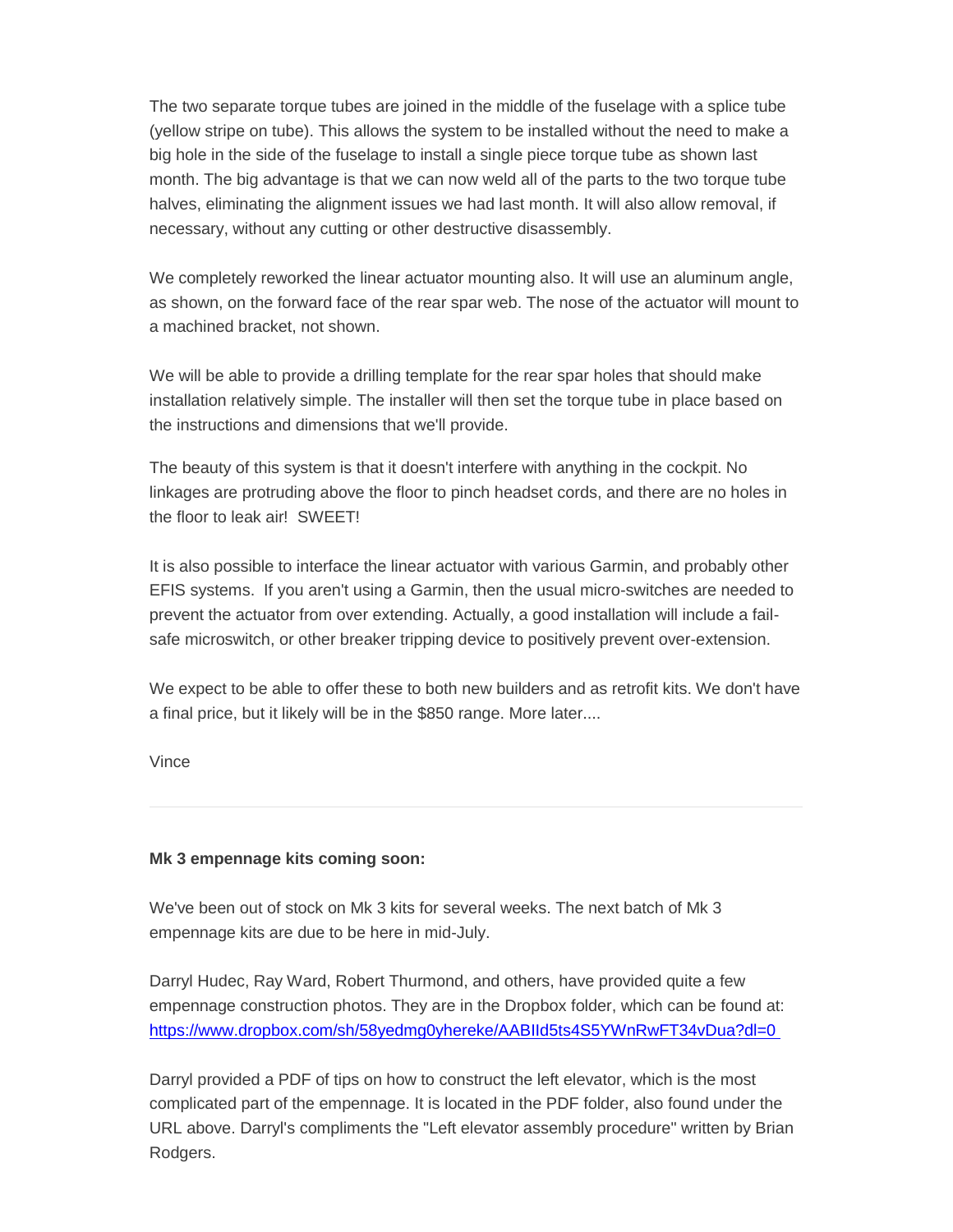There is a LOT of useful info in our Dropbox folder(s). Be sure to browse through them. One useful item found in the PDF section is the "Parts price estimator" which gives a listing and price of items currently available from Team Rocket. We strive to keep all of those items in stock, although some items (engine mounts, some fiberglass parts, etc.) may have a lead time, depending on demand.



# **Airventure 2019 booth location:**

Team Rocket and Flyboy Accessories will be in the North Aircraft Display area at Airventure again this year. We'll be in spaces 644 and 645.

The display area has changed a bit from last year. Several buildings have been removed, so the affected vendors will be a wee bit farther South than last year, i.e. nearer to the Brown Arch.

Put it on your "must see" list right now!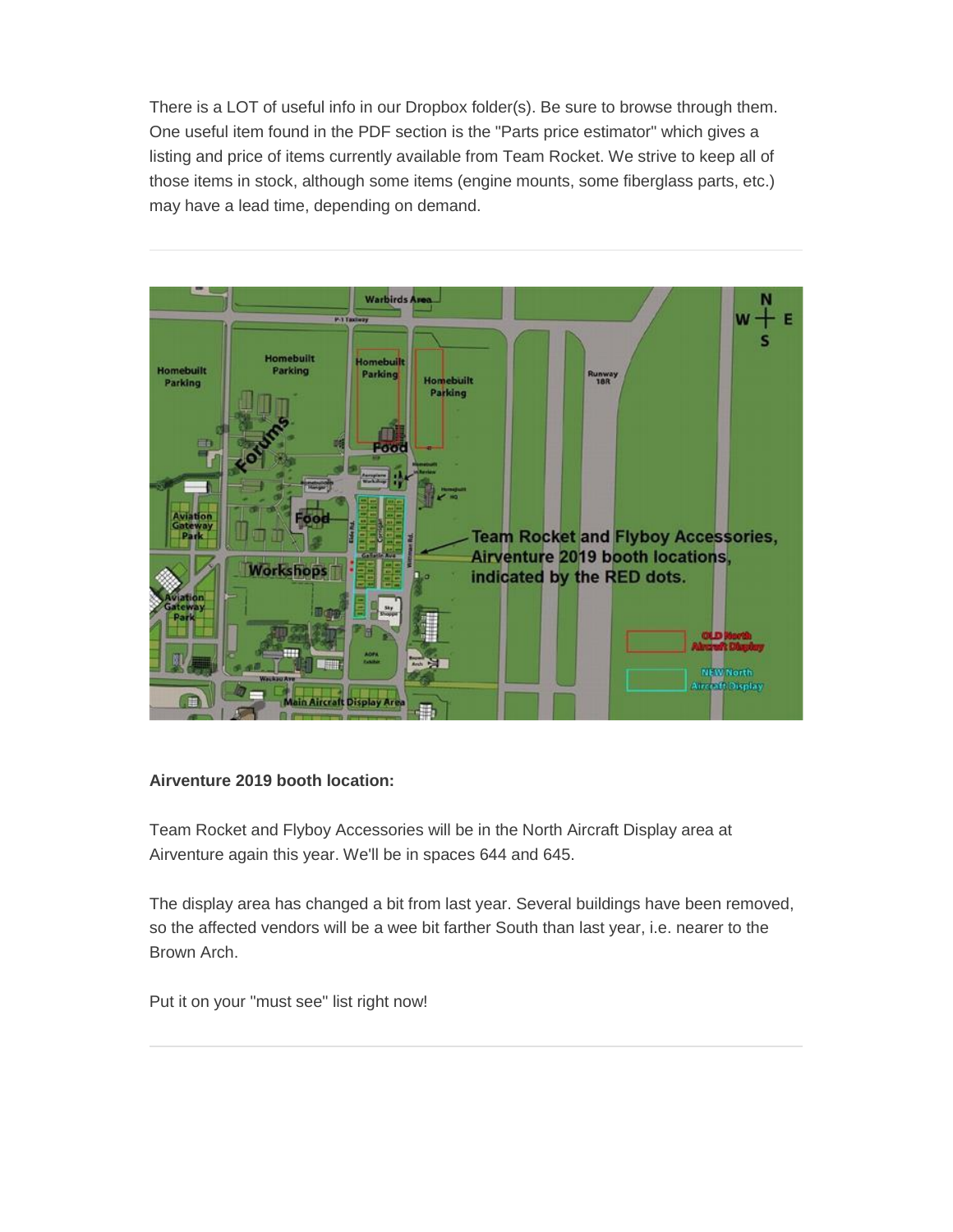

Here's a picture of the wing spars, main ribs, and rear spar. Nose ribs are primed and prepped also. I removed them from the jigs. Next picture is of the empennage. It has electric rudder trim.



If you look close in the other you can see the elevators and vertical stab. All have been hanging in dry storage.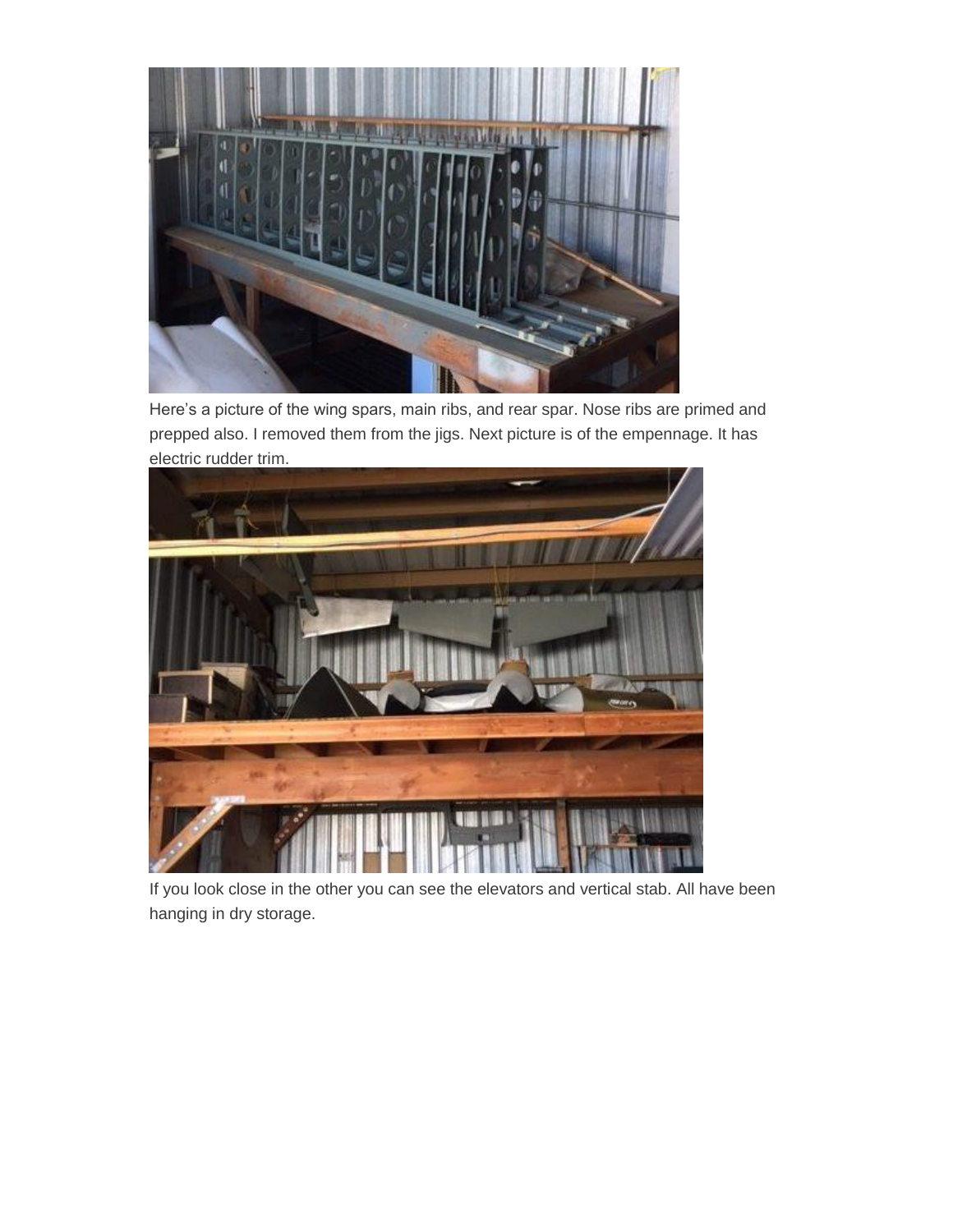

Bottom picture shows the center section. All material and hardware are included as shipped. I'll stand by the workmanship, very well done.

Asking \$4500. Thanks, Bill Black 707 373-1605 Concord Calif . Email [<Rktville@gmail.com>](mailto:Rktville@gmail.com)

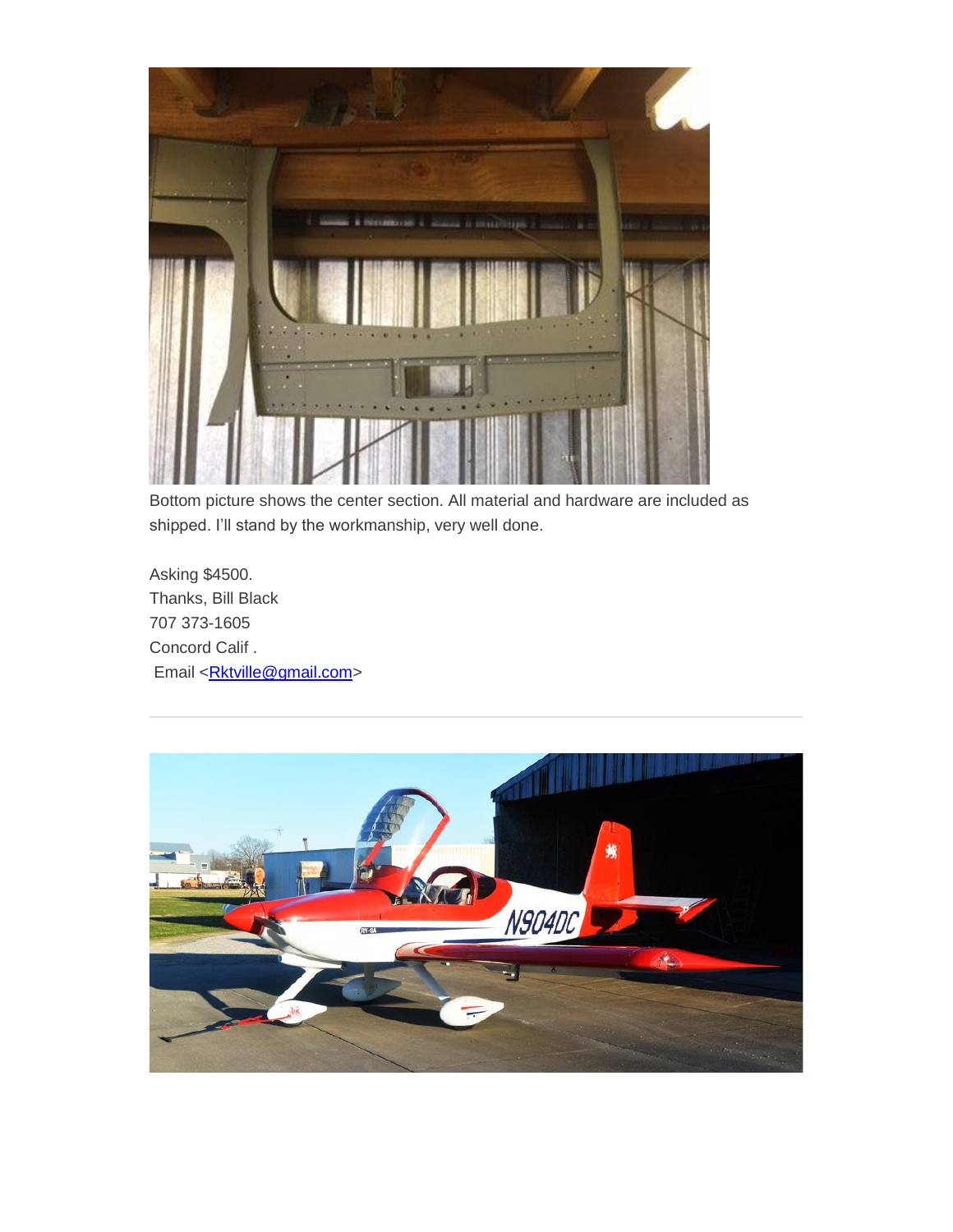## [http://www.skyterrier.net/N904DC/index.html](http://f1aircraft.benchurl.com/c/l?u=8D39158&e=E67F2A&c=E356B&t=1&l=25BB2F93&email=kz%2BKsw%2B6USZnnFxJrlykgiQbCF10flyCBJcAT8xErqg%3D&seq=1)

MANY more photos and info on the website URL above.

#### **2005 RV9A - \$69,000**

TTAF 586 SMOH 1,185 STOH 335 [new ECI cylinders] Annual due 08/2019

Lycoming 0320 160HP Sensenich fixed-pitch

VFR. Avionics: Glass Panel Garmin G3X Classic (2) GTX 335 ADS-B Out Transponder GMC307 2 Axis Autopilot with GDL39 ADS-B IN Receiver GSU25 AHARS GMU22 Magnetometer GTP59 GTR 200 Com Receiver GSA28 Servos (2) GEA24 Engine Monitor GDU370 PFD; GDU375 MFD (with XM receiver) GI-260 Angle of Attack Display w/Garmin AOA Pitot new Carbon Panel (rewired 2017)

# **Contact Steve Eberhart, friend of family, at 812-422-4525**

**Email to: [steve@newtech.com](http://f1aircraft.benchurl.com/c/l?u=8D39159&e=E67F2A&c=E356B&t=1&l=25BB2F93&email=kz%2BKsw%2B6USZnnFxJrlykgiQbCF10flyCBJcAT8xErqg%3D&seq=1)**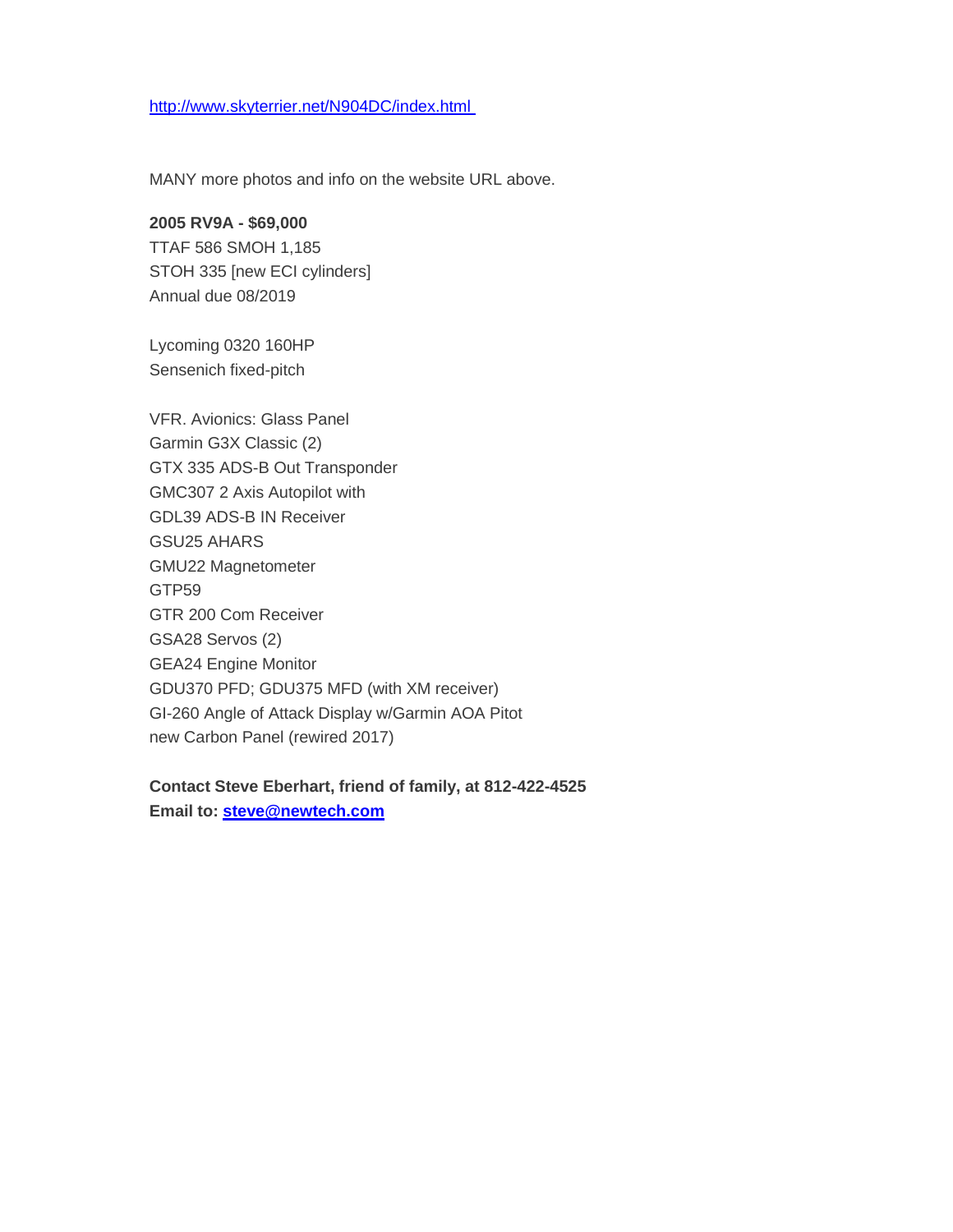



Our sister company, **Flyboy Accessories**, is happy to support Team Rocket and our builders. They are offering a modest discount on purchases made by Team Rocket builders and customers. Use promo code **TEAMROCKET** during check out.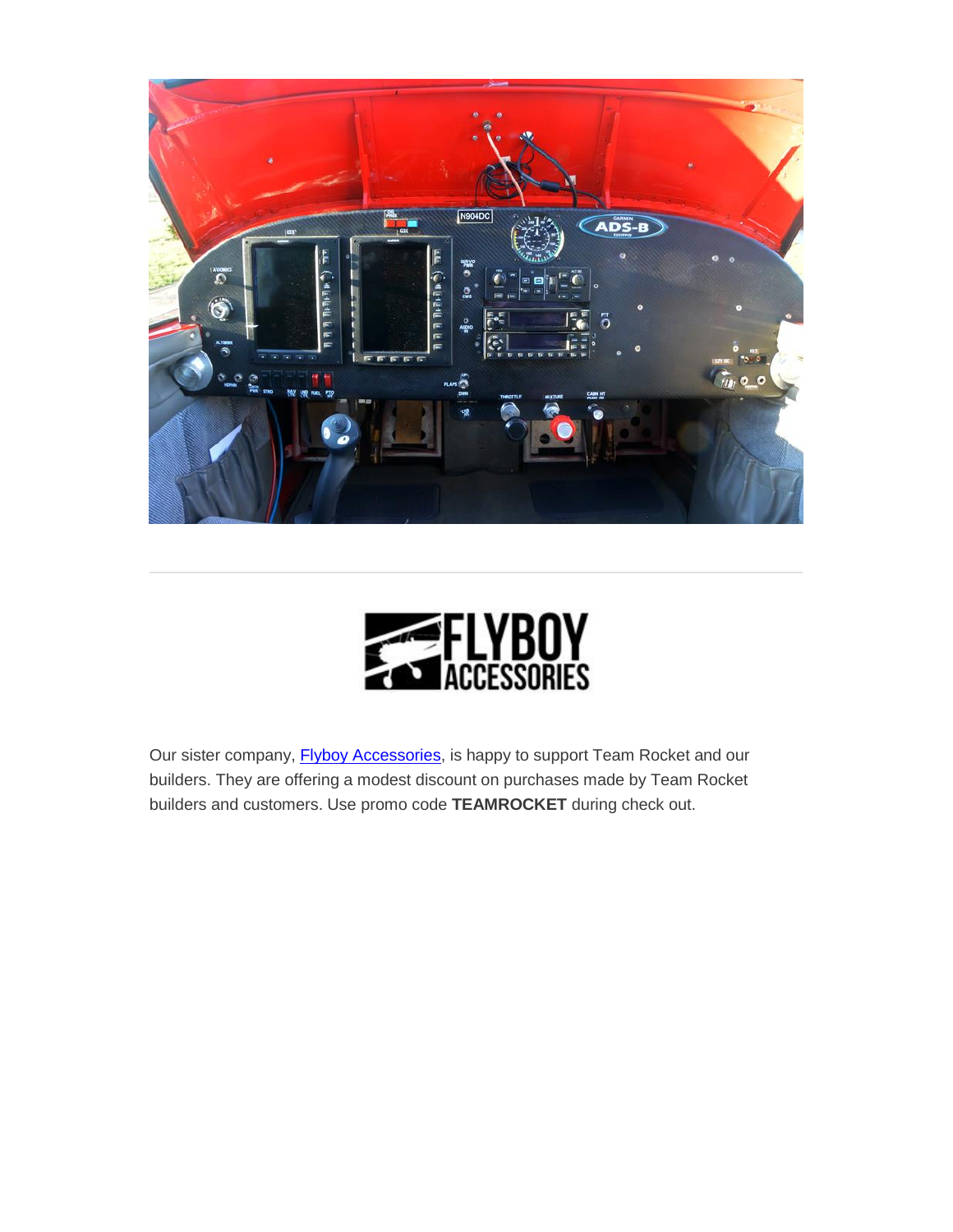

The current "**hot**" item is the [Condor pneumatic tire tailwheel system.](http://f1aircraft.benchurl.com/c/l?u=8D45BD9&e=E67F2A&c=E356B&t=1&l=25BB2F93&email=kz%2BKsw%2B6USZnnFxJrlykgiQbCF10flyCBJcAT8xErqg%3D&seq=1) The Condor gives lightweight, a smooth ride, and good looks all in one package! And it fits standard Van's type tailwheel mounting sockets.

Until next time, fly safely and build on!

Thanks,

Vince Frazier Frazier Aviation LLC, a Team Rocket authorized distributor. 3963 Caborn Road North Mount Vernon, IN 47620